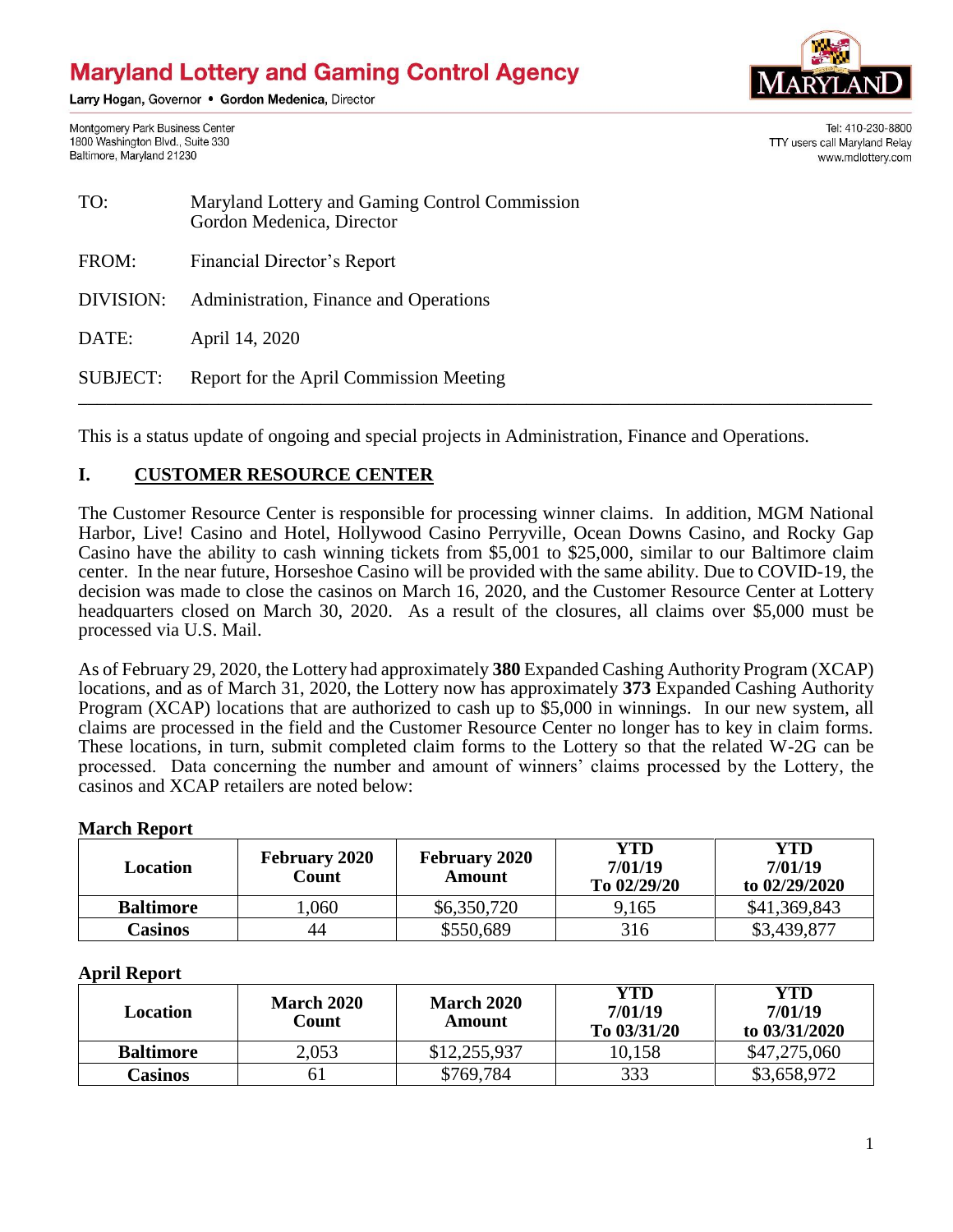#### **XCAP PROCESSING:**

**March Report**

| <b>February 2020</b><br>Count | <b>February 2020</b><br>Amount | YTD<br>7/01/19<br>to $02/29/20$ | YTD<br>7/01/19<br>to 02/29/2020 |
|-------------------------------|--------------------------------|---------------------------------|---------------------------------|
| 5,704                         | \$12,310,412                   | 43,982                          | \$93,432,083                    |

#### **April Report**

| <b>March 2020</b><br>Count | <b>March 2020</b><br>Amount | YTD<br>7/01/19<br>to $03/31/20$ | YTD<br>7/01/19<br>to 03/31/2020 |
|----------------------------|-----------------------------|---------------------------------|---------------------------------|
| 10,306                     | \$21,418,479                | 48,584                          | \$102,540,150                   |

#### **SUBSCRIPTIONS PROCESSED:**

The Lottery's Customer Resource Center is also responsible for processing subscriptions. Multi-Match, Mega Millions, Powerball and Cash4Life subscriptions can be purchased for 26, 52 or 104 draws. Data concerning subscriptions processed is noted below:

| Total Subscriptions as of February 2020: |            | Total Subscriptions as of March 2020: |            |  |
|------------------------------------------|------------|---------------------------------------|------------|--|
| Multi-Match                              | 2,000      | Multi-Match                           | 2,000      |  |
| Mega Millions                            | 3,119      | Mega Millions                         | 3,102      |  |
| Powerball                                | 2,174      | Powerball                             | 2,218      |  |
| Cash4Life                                | <u>336</u> | Cash4Life                             | <u>357</u> |  |
| Total                                    | 7.629      | Total                                 | 7,677      |  |

Total Subscriptions Processed During February 2020:

Total Subscriptions Processed During March 2020:

| Multi-Match   | 352       | Multi-Match   | 692   |
|---------------|-----------|---------------|-------|
| Mega Millions | 414       | Mega Millions | 865   |
| Powerball     | 340       | Powerball     | 710   |
| Cash4Life     | <u>80</u> | Cash4Life     | 192   |
| Total         | 1.186     | Total         | 2,459 |

Interceptions:

#### **March Report**

|                  | YTD<br><b>February 2020</b><br>Amount | <b>February 2020</b><br>Amount | YTD<br>7/1/19 to 02/29/2020<br><b>Amount</b> |
|------------------|---------------------------------------|--------------------------------|----------------------------------------------|
| Child Support    | \$92,152                              | \$49,937                       | \$142,089                                    |
| <b>CCU Debts</b> | \$705,547                             | \$174,086                      | \$879,633                                    |

#### **April Report**

|                  | YTD<br><b>March 2020</b><br><b>Amount</b> | <b>March 2020</b><br>Amount | YTD<br>7/1/19 to 03/31/2020<br><b>Amount</b> |
|------------------|-------------------------------------------|-----------------------------|----------------------------------------------|
| Child Support    | \$92,152                                  | \$99,953                    | \$192,105                                    |
| <b>CCU Debts</b> | \$705,547                                 | \$282,678                   | \$988,225                                    |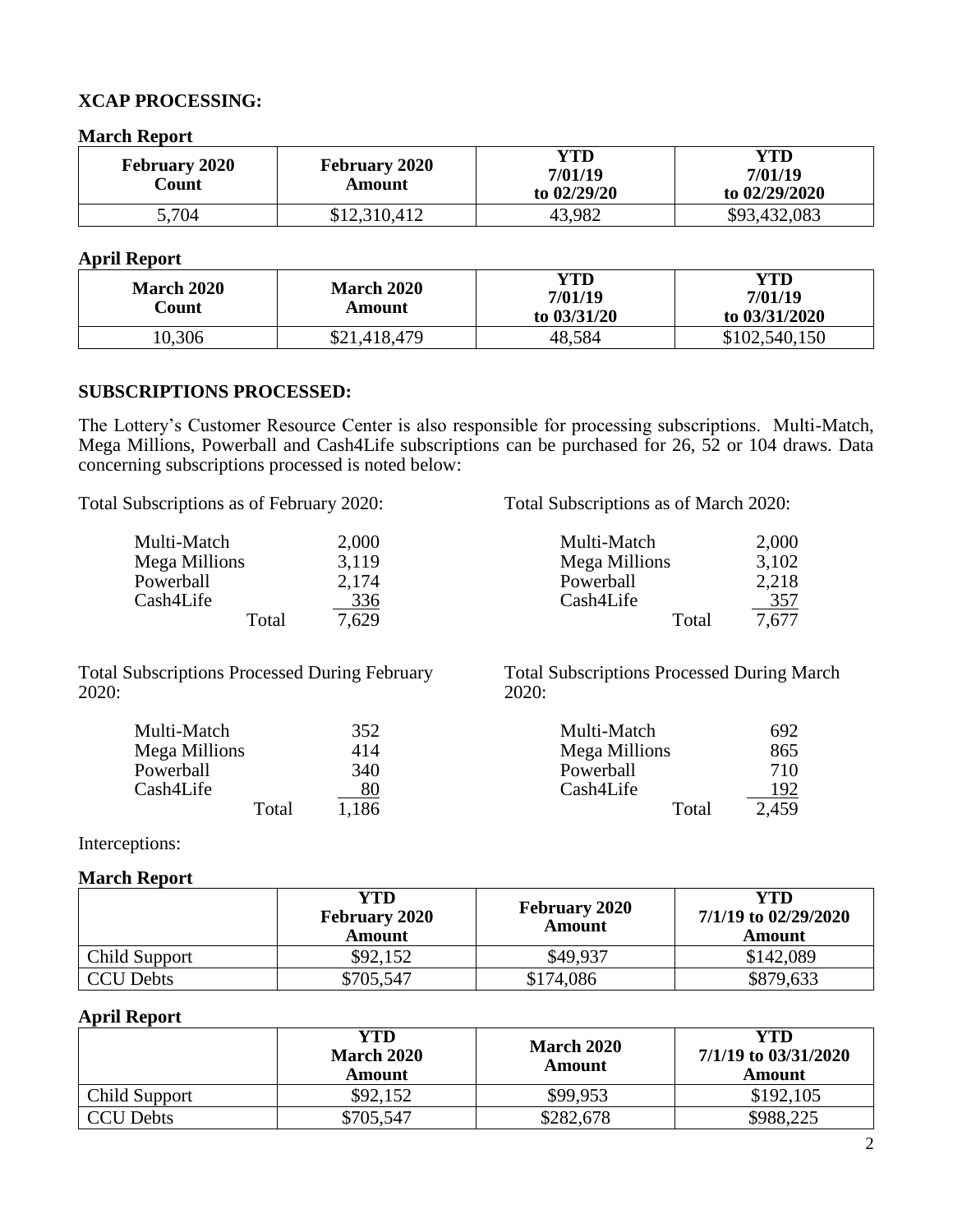## **II. BUDGET**

#### **FISCAL YEAR 2020 – March/April Report**

o Lottery: \$86,109,661 o VLT Special Fund: \$11,401,155<br>
o VLT General Fund: \$ 6,954,957  $\circ$  VLT General Fund:

#### **FISCAL YEAR 2021**

o The FY21 budget hearings have concluded. We are waiting on the Committee decisions.

#### **Promotion Fund (Unclaimed Prizes) – March Report**

- o Beginning Balance as of February 1, 2020 \$8,869,214
- o Estimated increase in February, 2020 \$1,787,057 o Estimated usage in February, 2020 (\$3,307,958)
- o Estimated Ending balance as of Feb. 29, 2020 \$7,348,313

#### **Promotion Fund (Unclaimed Prizes) – April Report**

| $\circ$ Beginning Balance as of March 1, 2020   | \$7,348,313     |
|-------------------------------------------------|-----------------|
| o Estimated increase in March, 2020             | \$1,497,907     |
| o Estimated usage in March, 2020                | $(\$3,373,471)$ |
| o Estimated Ending balance as of March 31, 2020 | \$5,472,749     |

### **III. ACCOUNTING/FINANCE**

- March Report The final version of the October financial statement is attached.
- April Report The draft of the November statement is attached.

## **IV. PROCUREMENT**

#### **March/April Report**

- Procurement works closely with all Divisions to support the MLGCA's daily operations to include, but not limited to, procurement for printing of POS materials and various information sheets/brochures to support all games; promotional items, sponsorship agreements for events; and supplies/equipment for the Lottery's internal use, as well as the processing of all payments under \$5,000 using the State P-Card and monthly reconciliation of bank statement.
- The Instant Ticket Games and Related Services Contract (#2013-01) with Pollard Banknote Limited (Primary Contract) and Scientific Games International, Inc. and IGT/GTECH Corporation (both Secondary Contracts) for the production of Instant Tickets and delivery to Retailer locations expire August 31, 2020, with no additional renewal options available. The RFP for a replacement contract was issued on January 22, 2020 and Proposals were timely received by the Due Date of March 4, 2020. Oral presentations by the Offerors and Discussions of their Proposals were scheduled for the week of March 23 - 27, but have now been indefinitely postponed. A new schedule will be established as soon as possible and an extension of the present Contracts with Pollard, SGI and IGT will be necessary.
- The Central Monitor and Control System for a Video Lottery Terminal Program (#2009-11) contract with IGT (formerly GTECH Corporation) provides the design, development, implementation, lease, operation, and maintenance of a complete turnkey Central Monitor and Control System for a Video Lottery Terminal Program. This Contract expires September 26, 2020, with no additional renewal options available. The RFP for a replacement contract which had been pending review/approval by DGS for some time has received final DGS approval on